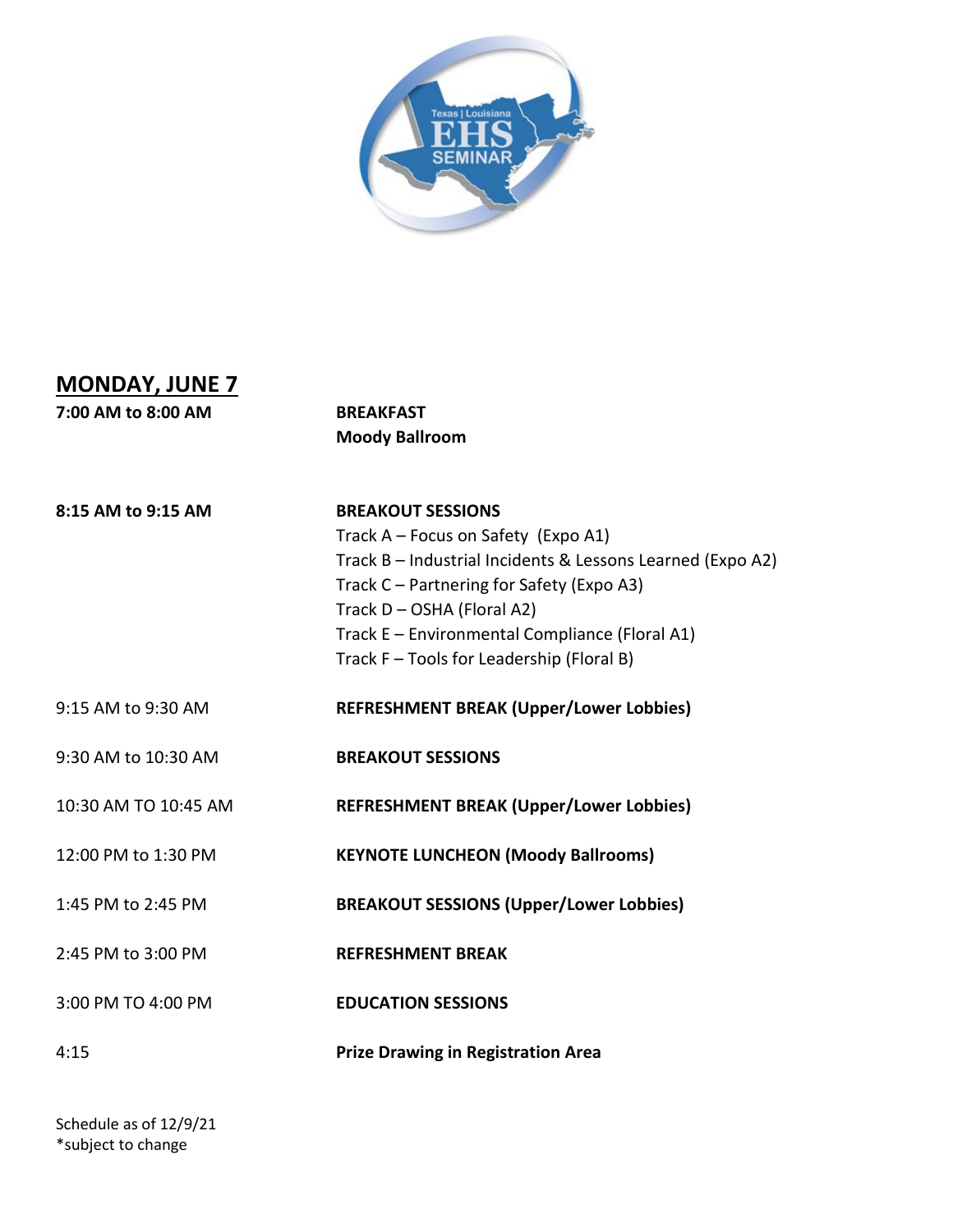**TUESDAY, JUNE 8 7:00 AM to 8:00 AM BREAKFAST** 

**8:15 AM to 9:15 AM BREAKOUT SESSIONS** Track A – What's New in Process Safety (Expo A1) Track B – Safety Under the Hat (Expo A2) Track C – Crisis Management & Security (Expo A3) Track D – Occupational Health & Safety (Floral A2) Track E – Water & Waste (Floral A1) Track F – Leadership & Professional Development (Floral B) 9:15 AM to 9:30 AM **REFRESHMENT BREAK (Upper/Lower Lobbies)** 9:30 AM to 10:30 AM **BREAKOUT SESSIONS** 10:30 AM TO 10:45 AM **REFRESHMENT BREAK (Upper/Lower Lobbies)** 12:00 PM to 1:30 PM **KEYNOTE LUNCHEON (Moody Ballrooms)** 1:45 PM to 2:45 PM **BREAKOUT SESSIONS (Upper/Lower Lobbies)** 2:45 PM to 3:00 PM **REFRESHMENT BREAK** 3:00 PM TO 4:00 PM **EDUCATION SESSIONS** 4:00 PM to 5:30 PM **Welcome Reception – Exhibit Hall** 4:15 PM **Prize Drawing in Exhibit Hall**

 **Moody Ballroom**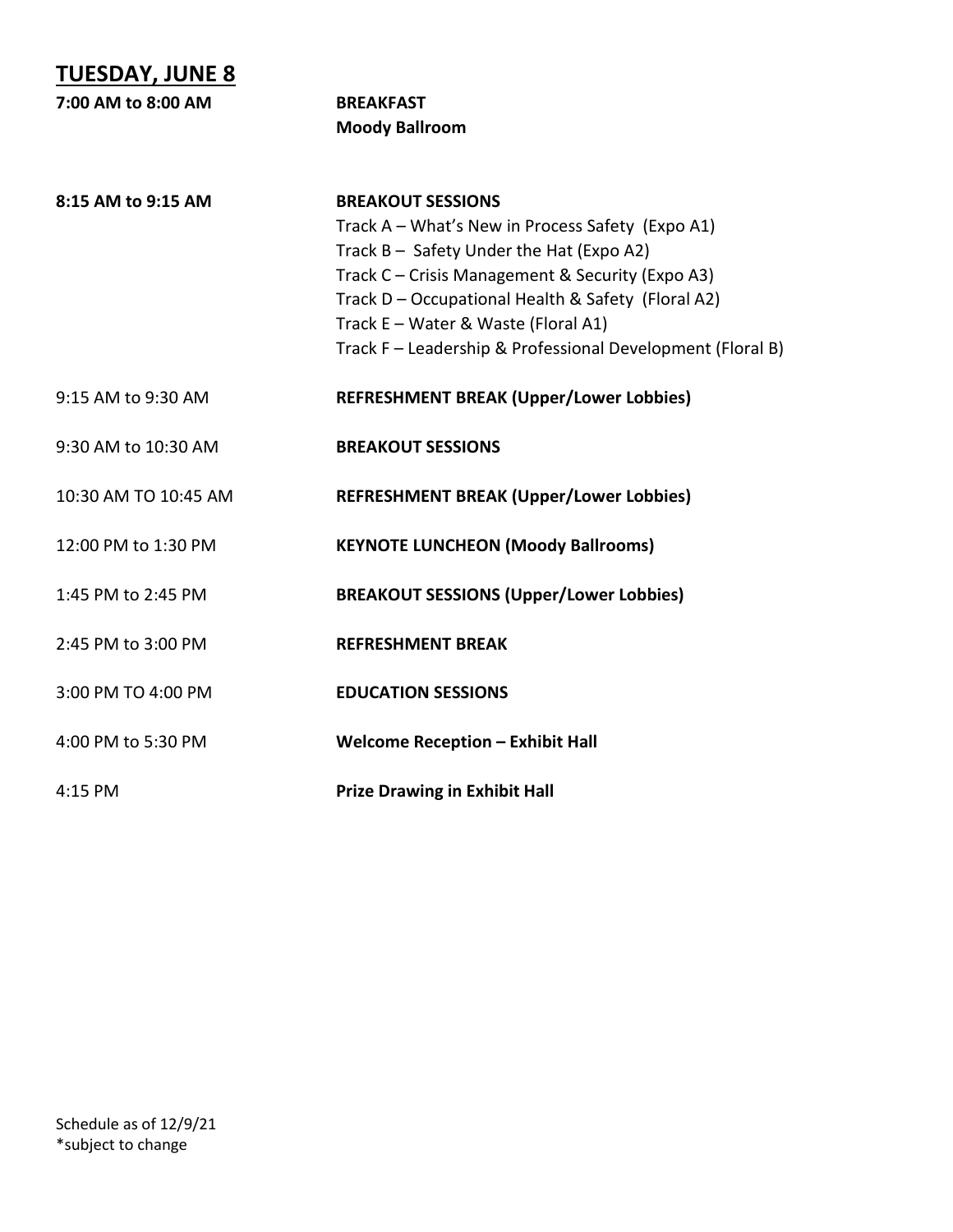## **WEDNESDAY, JUNE 9**

| 7:00 AM to 8:00 AM   | <b>BREAKFAST</b>                                                                                 |
|----------------------|--------------------------------------------------------------------------------------------------|
|                      | <b>Moody Ballroom</b>                                                                            |
| 8:15 AM to 9:15 AM   | <b>BREAKOUT SESSIONS</b><br>Track A - Process Safety Management (Expo A1)                        |
|                      | Track B - Leading Trends in Training & Technology (Expo A2)<br>Track C - Human Factors (Expo A3) |
|                      | Track D - Industry Best Practices (Floral A2)                                                    |
|                      | Track $E - Air$ (Floral A1)<br>Track F - Leadership & Communication(Floral B)                    |
| 9:15 AM to 9:30 AM   | <b>REFRESHMENT BREAK (Upper/Lower Lobbies)</b>                                                   |
| 9:30 AM to 10:30 AM  | <b>BREAKOUT SESSIONS</b>                                                                         |
| 10:00 AM to 5:30 PM  | <b>EXHIBIT HALL OPEN</b>                                                                         |
| 10:30 AM TO 10:45 AM | <b>REFRESHMENT BREAK (Upper/Lower Lobbies)</b>                                                   |
| 12:00 PM to 1:30 PM  | <b>KEYNOTE LUNCHEON (Moody Ballrooms)</b>                                                        |
| 1:45 PM to 2:45 PM   | <b>BREAKOUT SESSIONS (Upper/Lower Lobbies)</b>                                                   |
| 2:45 PM to 3:00 PM   | <b>REFRESHMENT BREAK</b>                                                                         |
| 3:00 PM TO 4:00 PM   | <b>EDUCATION SESSIONS</b>                                                                        |
| 4:00 PM to 5:30 PM   | Networking Mixer - Exhibit Hall                                                                  |
| 4:15 PM              | <b>Prize Drawing in Exhibit Hall</b>                                                             |